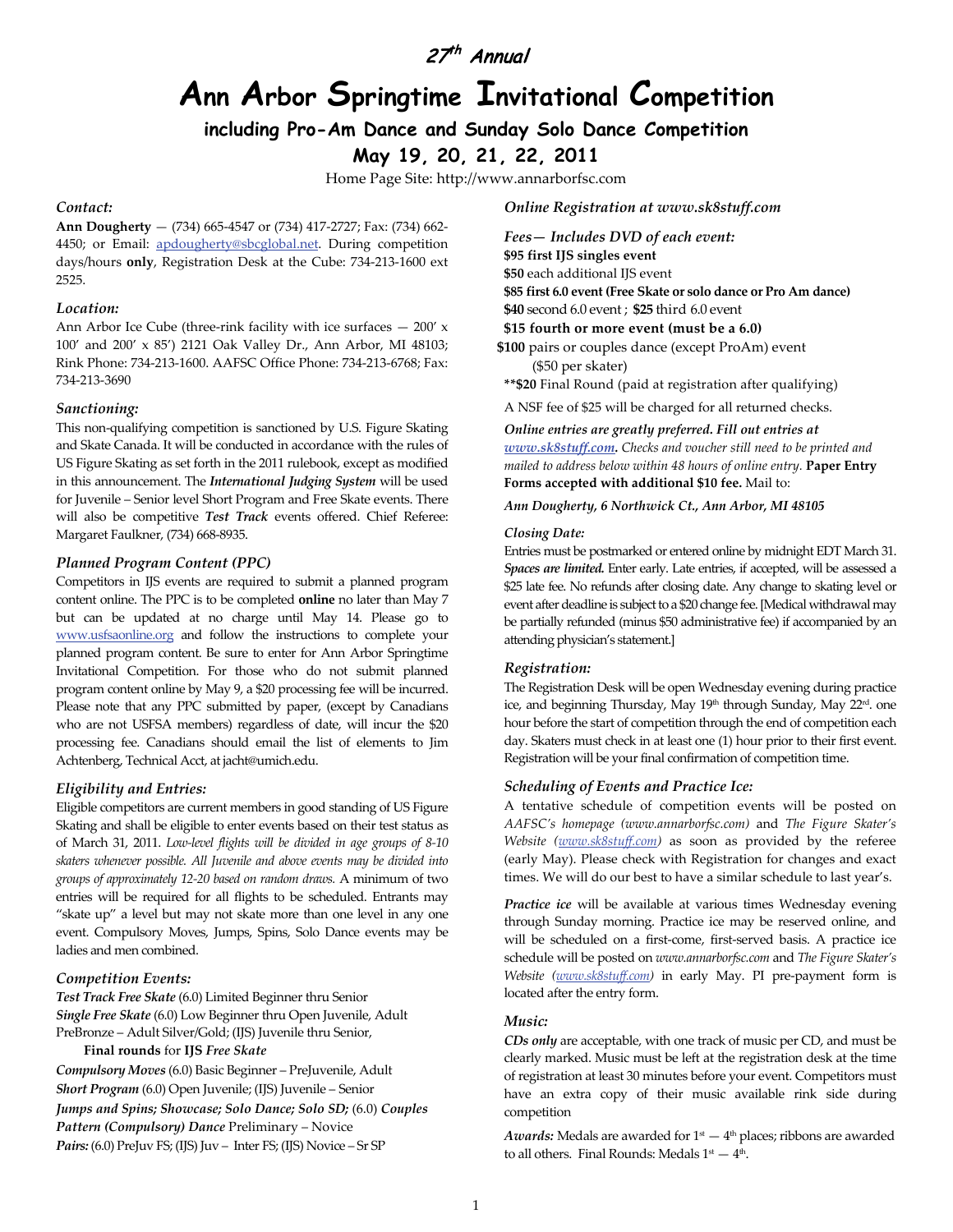# **Single Free Skate**

# *\*\*\* Final Rounds for Juvenile through Senior IJS FS Events \*\*\**

*(Qualifying round is free skate only. IJS will be used for Juvenile – Senior events.)* 

*(Short Program is a separate event. No Final Round for SP. IJS will be used for Juvenile – Senior events.)*

- Entrants may "skate up" a level but may not skate more than one level.
- Skaters may enter EITHER the test track free skate OR the Well-Balanced free skate events but **NOT** both.
- **Times are +/- 10 seconds** unless otherwise specified. Max times may be anything up to the stated time.
- Test Track note—Deductions WILL be made for technical elements not permitted in the event description.

**Program requirements not specified below are defined in the US Figure Skating Rulebook rules 3630 – 3820**

### **Limited Beginner Test Track 1 ½ minutes**

Must not have passed higher than USFS Basic Skills free skate badge tests.

*Max: 5 jump elements*; half revolution jumps only; Jump sequences allowed *2 solo spins* in an upright position (min 3 revs) No change of ft. Connecting moves and steps throughout the program.

## **Beginner Test Track** 1 ½ minutes

Must not have passed higher than USFS Basic Skills free skate badge tests.

*Max: 5 jump elements;* ½ jumps; Single jumps: Salchow & toe loop only (may be repeated); Combination jumps and jump sequences allowed. *2 solo spins* in an upright position (min 3 revs), change of foot allowed. Connecting moves and steps throughout the program.

### **Low Beginner: 1 ½ minutes**

Must not have passed the Pre-Preliminary Free Skate test or its equivalent. May include any half revolution jumps plus Salchow, toe-loops and half-loops. May not include flying spins, combination spins or backspins.

## **High Beginner: 1 ½ minutes**

Must not have passed the Pre-Preliminary Free Skate test or its equivalent. May include any half revolution jumps plus Salchow, toe-loops, half-loops and loops. May not include flying spins.

## **Pre-Preliminary Test Track: 1 ½ minutes**

Must have passed the Pre-Prelim Free Skate test & no higher. *Max: 5 jump elements;* ½ jumps; Single solo jumps: toe loops, loops & Salchows only; Jump combinations or sequences allowed using above listed jumps *2 spins held in one position only of a different nature* (min 3 revs); (no flying spins). Connecting moves and steps throughout the program.

# **Pre-Preliminary: 1 ½ minutes 3711**

Must have passed the Pre-Prelim Free Skate test & no higher. **Preliminary Test Track: 1 ½ minutes**

Must have passed the Preliminary Free Skating test & no higher. *Max: 5 jump elements;* Single jumps (no Axels); Jump combos & sequences allowed.

*2 diff spins;* combo spins allowed (min 3 revs); (no flying spins). Connecting moves and steps throughout the program

## **Preliminary Limited: 1 ½ minutes 3701** Must have passed the Preliminary Free Skate test & no higher. May include Axels. May not include double jumps or flying spins.

| Preliminary:                                                                                                 | 1 $\frac{1}{2}$ minutes<br>3701<br>Must have passed the Preliminary Free Skate test & no higher.                                                                                                                                                                                                                                                                                                                                                                                    |
|--------------------------------------------------------------------------------------------------------------|-------------------------------------------------------------------------------------------------------------------------------------------------------------------------------------------------------------------------------------------------------------------------------------------------------------------------------------------------------------------------------------------------------------------------------------------------------------------------------------|
| PreJuvenile Test Track: 2 minutes<br>than the Juvenile free skate test.<br>combinations & sequences allowed. | 3691<br>Must have passed the Preliminary Free Skate test & no higher<br>Max: 5 jump elements; Single jumps (no Axels); Jump<br>3 spins in any position (min 3 revs); (no flying spins)<br>1 must be a combination spin; change of foot optional<br>(min 3 revs ea ft or 6 total revs). 1 Step sequence-full ice                                                                                                                                                                     |
| PreJuvenile:                                                                                                 | 2 minutes<br>3691<br>Must have passed the Pre-Juvenile Free Skate test & no higher.                                                                                                                                                                                                                                                                                                                                                                                                 |
| <b>Juvenile Test Track (6.0):</b>                                                                            | $2\frac{1}{4}$ minutes<br>Skaters must have passed the Pre-Juvenile Free Skate test<br>& no higher than the Juvenile FS test. (No age restrictions.)                                                                                                                                                                                                                                                                                                                                |
| on each foot). May include flying spins.                                                                     | Max: 5 jumping elements. Any single jumps and jump<br>combinations with not more than 11/2 rotation. (Axel permitted).<br>3 spins. Any position (min 4 revolutions), 1 must be a<br>combination spin with one change of foot (min 4 revolutions<br>1 full-ice step sequence: straight line, circular, or serpentine.                                                                                                                                                                |
| Open Juvenile (6.0):                                                                                         | $2\frac{1}{4}$ minutes<br>3681<br>Must be 13 years old or older as of closing date. Must have<br>passed the Juvenile Free Skate test & no higher.                                                                                                                                                                                                                                                                                                                                   |
| Juvenile (IJS):<br>& no higher.                                                                              | $2\frac{1}{4}$ minutes<br>3681<br>Must not have reached the age of 13 years old as of the<br>closing date. Must have passed the Juvenile Free Skate test                                                                                                                                                                                                                                                                                                                            |
| Intermediate (Test Track 6.0):                                                                               | 2 $\frac{1}{2}$ minutes                                                                                                                                                                                                                                                                                                                                                                                                                                                             |
|                                                                                                              | Must have passed the Intermediate Free Skate test & no higher.<br>Max: 6 jumping elements. Any single jumps. Double jumps<br>may only be the double Salchow and the double toe loop.<br>Jump combinations and sequences allowed.<br>3 spins: Any position (min 4 revolutions), 1 must be a<br>combination spin with at least one change of foot (min 4<br>revolutions on each foot). May include flying spins.<br>1 full-ice step sequence: straight line, circular, or serpentine. |
| Intermediate (IJS):                                                                                          | 2 $\frac{1}{2}$ minutes<br>3672<br>Must have passed the Intermediate Free Skate test & no higher.                                                                                                                                                                                                                                                                                                                                                                                   |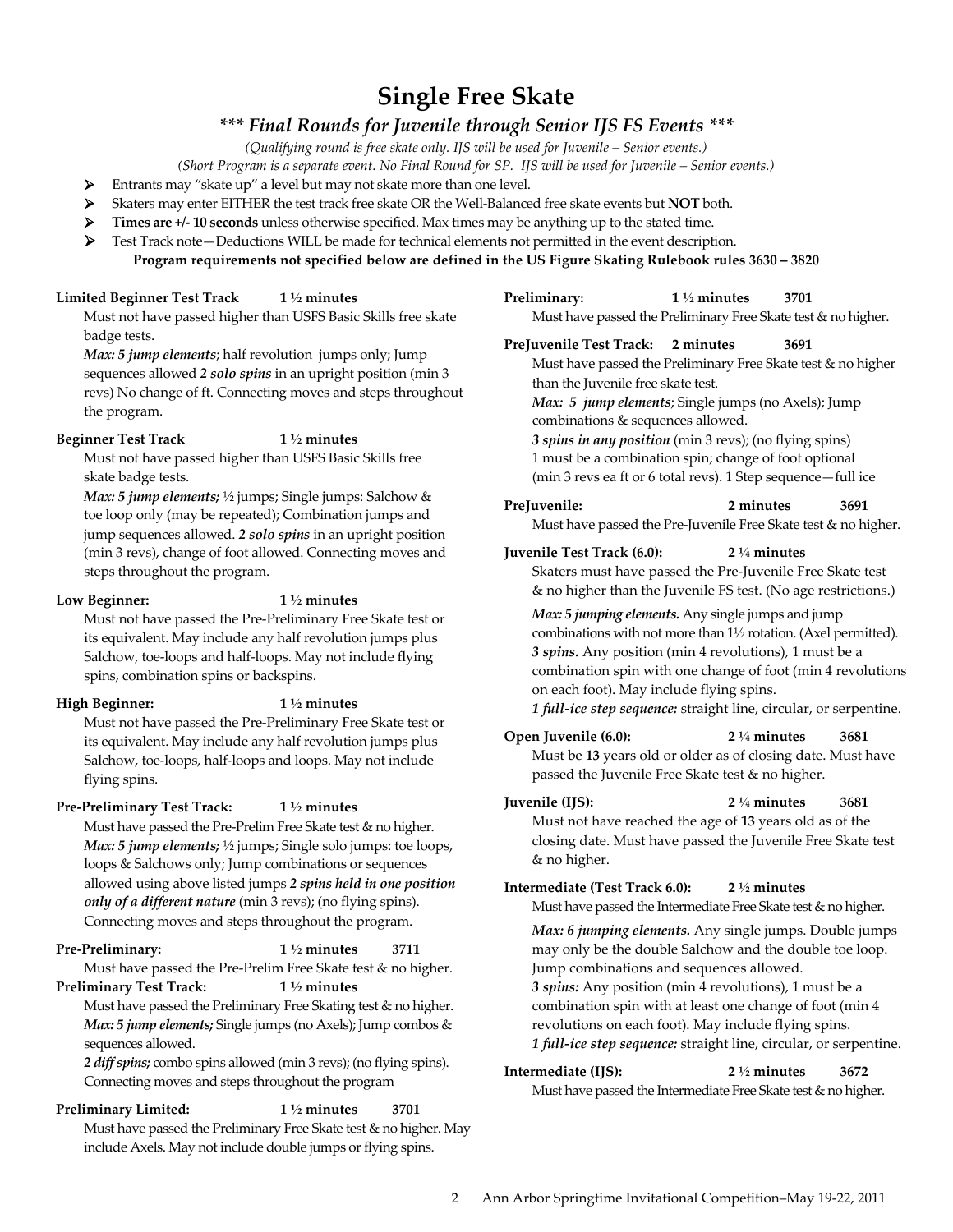# **Single Free Skate (cont.)**

- **Novice Test Track ( 6.0): Ladies - 3 minutes; Men - 3½ minutes** Must have passed the Intermediate Free Skate test and no higher than the Novice Free Skate test .
	- *Max 7 jumping elements for men; 6 for ladies:* Any single jumps. Double jumps may only be the double Salchow, double toe loop and the double loop. Jump combinations and sequences allowed.

*3 spins:* Any position (min 6 revolutions) 1 must be a combination spin with at least one change of foot (min 5 revolutions on each foot). May include flying spins.

*1 step or spiral sequence:* (see Rule 3660 for description).

## **Novice (IJS): Ladies - 3 minutes; Men - 3½ minutes 3663** Must have passed the Novice Free Skate test & no higher.

**Junior Test Track (6.0): Ladies - 3½ minutes; Men - 4 minutes** Must have passed the Novice Free Skate test and no higher than the Junior Free Skate test.

*Max 8 jumping elements for men; 7 for ladies***:** Any single jumps and double jumps may only be the double Salchow, double toe loop, double loop and the double flip. Jump combinations and sequences allowed.

*3 spins:* 1 must be a flying spin, 1 must be a solo spin in one position (6 revolutions each) and 1 must be a combination spin consisting of all three positions and one change of foot (minimum 2 in each position and minimum 5 revolutions on each foot).

*1 full-ice step sequence* of advanced difficulty (see Rule 3650 for description)

**Junior (IJS): Ladies - 3½ minutes; Men - 4 minutes 3653** Must have passed the Junior Free Skate test & no higher.

### **Senior (IJS): Ladies - 4 minutes; Men - 4½ minutes 3643** Must have passed the Senior Free Skate test.

**Senior Test Track (6.0) Ladies - 4 minutes; Men - 4½ minutes** Must have passed at least the Junior Free Skate test. *Max 8 jumping elements for men; 7 for ladies:* At least 4 different double jumps. 1 must be a double Lutz. Jump combinations and sequences allowed. *3 spins:* 1 must be a flying spin, 1 must be a solo spin in one position, (min 6 revolutions on all solo spins). 1 must be a spin combination consisting of all three positions and one change of foot (minimum 2 in each position and minimum 5 revolutions on each foot). *Steps, Men:* 2 different step sequences.

*Steps, Ladies:* 1 step sequence and 1 spiral sequence. (see Rule 3640 for spiral sequence description).

**Young Adult 18-21 (6.0): Max 2:40 minutes** Must have passed no higher than the Juvenile Free Skate test or its equivalent.

- **Adult PreBronze (6.0): Max 1:40 minutes 3806** Must have passed the Adult PreBronze or Pre-Preliminary Free Skate test or its equivalent & no higher.
- **Adult Bronze (6.0): Max 1:50 minutes 3801** Must have passed the Adult Bronze or Preliminary Free Skate test or its equivalent & no higher.
- **Adult Silver (6.0): Max 2:10 minutes 3791** Must have passed the Adult Silver or PreJuvenile/Juvenile Free Skate test or its equivalent & no higher.
- **Adult Gold (6.0): Max 2:40 minutes 3781** Must have passed the Adult Gold or Juvenile Free Skate test or its equivalent & no higher.

# **Short Program** (with music)

**Additional program requirements as defined in the US Figure Skating Rulebook 3610-3621**

## **Open Juvenile Short Program (6.0): max 2 minutes**

- 1. Jump combination two single jumps or one double jump and one single jump
- 2. Axel (may not be repeated)
- 3. Solo Jump single jump, double toe-loop jump or double Salchow jump (may not be repeated)
- 4. Solo spin— minimum 5 revolutions in position (may commence with a jump)
- 5. Spin combination only one change of foot and at least one change of position (4 revs each foot)
- 6. Step sequence —straight line, circular, or serpentine

## **Juvenile Short Program (IJS) max 2 minutes**

As stated by the current US Figure Skating Rulebook (3671) for the Intermediate short program.

**Intermediate Short Program (IJS): max 2 minutes** As stated by the current US Figure Skating Rulebook (3671)

- **Novice Short Program (IJS): max 2 min 30 sec** As stated by the current US Figure Skating Rulebook (3661, 3662)
- **Junior Short Program (IJS): max 2 min 50 sec** Requirements can be found at usfigureskating.org, subject to change by the ISU. *Elements to be skated will be for the 2011-12 competitive season*
- **Senior Short Program (IJS): max 2 min 50 sec** Requirements can be found at usfigureskating.org, subject to change by the ISU.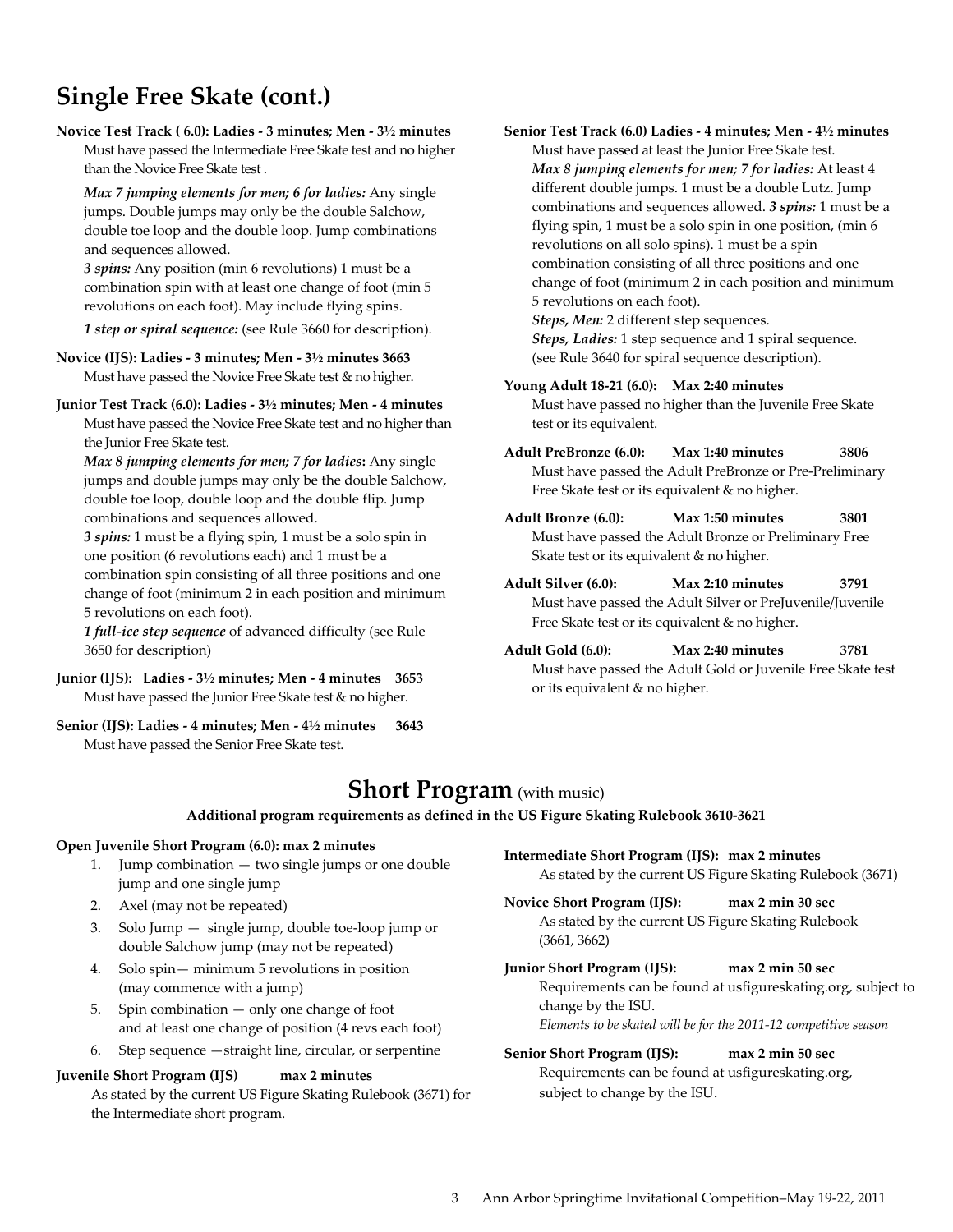# **Compulsory Events** (without music) (6.0)

**Entrants will qualify according to their free skate level, but may 'skate up' one level.** Beginner through Pre-Juvenile Compulsory events will be skated on one-half (½) of the ice surface. Moves must be skated exactly as stated and may be skated in any order. There must be no change of foot between jumps in a combination jump. An Axel is considered a single jump. If a program exceeds the time limit, that portion of the program will not be judged*. All times listed are maximum.* All moves in all levels are to be connected in a free flowing presentation. Excessive footwork and added elements will be penalized. Spin revolutions must be in position to be counted.

### **Basic Beginner max 1 minute**

Open to skaters who have passed no higher than Basic Skills Badge 8 or its equivalent. Skating groups will be divided by age.

- 1. Bunny Hop
- 2. 3-turn sequence
- 3. Forward and backward crossovers (min 4 ea ft)
- 4. Any stop

## **Low Beginner max 1 minute**

- 1. 1/2 revolution jump
- 2. Toe-loop
- 3. Two-foot spin (minimum 3 revolutions)
- 4. Lunge

### **High Beginner max 1 minute**

- 1. Waltz jump
- 2. Salchow jump
- 3. Half-flip or half-Lutz jump
- 4. Upright scratch spin [forward] (min 3 revs)
- 5. Forward spiral

## **Pre-Preliminary max 1 ¼ minute**

- 1. Flip jump
- 2. Single-single jump combination (no Axel)
- 3. Loop jump or split jump
- 4. Sit spin [forward] (min 3 revolutions)
- 5. Forward outside or inside edge spiral

## **Preliminary: max 1 ½ minutes**

- 1. Single jump (may not be repeated)
- 2. Single-single jump combination
- 3. 1-foot backspin (position optional, no fly, min 3 revs)
- 4. Combination spin with at least 1 change of position, no change of foot (may not commence with a jump; min 3 revs each foot)
- 5. Edge spiral, spread eagle, Ina Bauer or step seq

- 1. Single or double jump (may not be repeated)
- 2. Single-single jump combination (must include loop)
- 3. Solo spin (min 4 revs in pos)
- 4. Combination spin with 1 chg of ft and 1 chg of position (min 4 revs each foot)
- 5. Edge spiral, spread eagle, Ina Bauer or step seq

## **Adult PreBronze/Bronze\* max 1 ¼ minute**

- 1. Flip jump
- 2. Single-single jump combination (no Axel)
- 3. Loop jump
- 4. Sit spin [forward] (min 3 revolutions)
- 5. Forward outside or inside edge spiral or step seq

## **Adult Silver/Gold/Young Adult:\* max 1 ½ minutes**

- 1. Single jump (may not be repeated)
- 2. Single-single jump combination (must include loop)
- 3. Solo spin (min 4 revs in pos)
- 4. Combination spin with 1 chg of foot and 1 chg of position (min 4 revs each foot)
- 5. Edge spiral, spread eagle, Ina Bauer or step seq

\*may be divided by level if enough entries

# **Jumps Only** (6.0)

Entrants will qualify according to their free skate level, but may 'skate up' one level. Beginner through PreJuvenile will be skated on ½ ice. All other levels will skate on full ice. Jumps should be performed exactly as stated. Skaters will be given two opportunities to perform each jump and will be judged on the best one. Repeated jumps must be the same as the original. The following format will be used: the first skater will take the ice and attempt the first jump twice, then attempt the second jump twice, [higher levels a third jump] before going to the next skater. The repeat of each jump element must be the same jump(s) as the first when there is a choice. This procedure will be repeated throughout the event. **Maximum time** is **2 minutes** for PrePreliminary – Intermediate and Adult; **3 minutes** for Novice – Senior.

**Beginner:** Waltz jump; toe loop or Salchow

**PrePreliminary:** Toe loop; combination of any two single jumps (no Axels)

**Preliminary:** Loop; combination of any two single jumps

**PreJuvenile:** Axel; combination of any double jump with a single toe loop

**Juvenile:** Axel; combination of any double jump with a single or double loop jump; any three jump combination

**Open Juvenile:** Axel; combination of any double jump with a single loop jump; any three jump combination

**Intermediate:** Axel; double flip; any three jump combination

**Novice:** Double loop; double Lutz; any three jump combination

**Junior:** Double axel; any double or triple jump out of footwork; any three jump combination

**Senior:** Double or triple axel; any double, triple or quad jump out of footwork; any three jump combination

**Adult PreBronze/Bronze:** Toe-loop; combination of any two single jumps (no Axel)

**Adult Silver/Gold/Young Adult:** Lutz; combination of any two single jumps

- **Pre-Juvenile: max 1 ½ minutes**
	-
	-
	-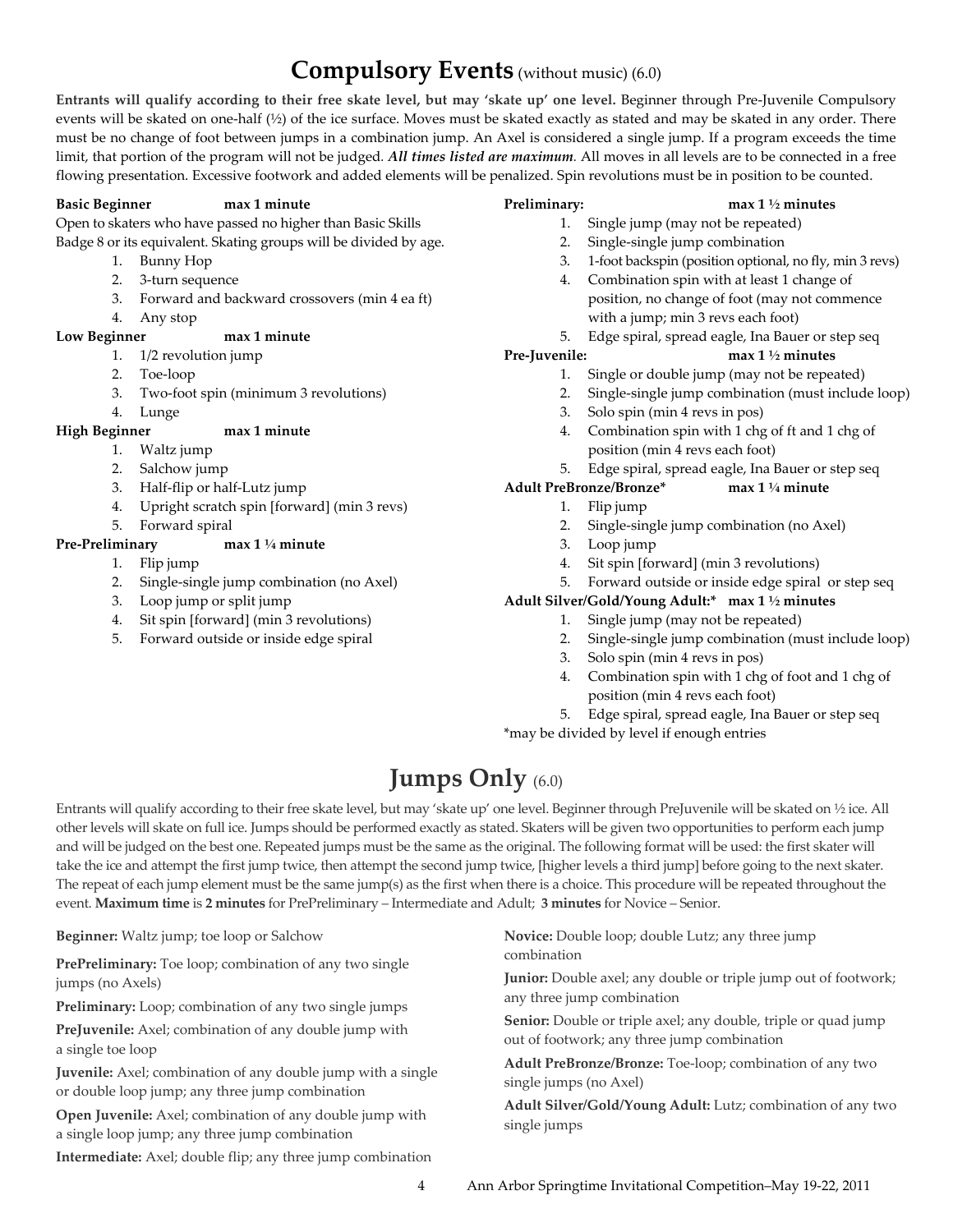# **Spins Only (6.0)**

Entrants will qualify according to their free skate level, but may 'skate up' one level. Spins may be joined with appropriate connecting moves and will be skated on ½ ice. **There will be a 1 ½ min**. time limit for Beginner – Juvenile & adult; **2 min**. for Intermediate – Senior. No music. Spins must be skated exactly as stated, but may be performed in any order.

**Beginner:** Forward **o**ne-foot spin, optional free leg (3 revs); two-foot spin (3revs.); sit spin (3 revs)

**PrePreliminary:** One-foot upright spin, optional free leg (3 revs); camel spin; combo spin, 2 pos, no chg of ft

Preliminary: Back spin (5 revs); sit or camel spin (3 revs); Combo spin, 2 pos only, chg of ft optional (3 revs ea pos)

PreJuvenile: Camel spin (4 revs.); change foot sit spin (3 revs each foot); combo spin, at least 2 positions, & 1 change of ft (3 revs each ft).

**Juvenile/Open Juvenile:** Sit spin with flying entry (5 revs); chg ft Camel spin (3 revs each foot); combo spin with no chg of ft and at least 2 positions (4 revs each foot)

**Intermediate:** Layback or sideways leaning spin (ladies - 5 revs) or flying camel spin (men - 5 revs); solo spin with no chg of ft, may commence with a jump (5 revs in position); combo spin with 1 chg of ft and 3 positions (5 revs each foot)

**Novice:** Layback or sideways leaning spin (ladies -[6 revs, .no](http://revs.no/) chg of foot & no flying entry); or camel or sit spin (no chg of foot , no flying entry) (men - 6 revs); solo flying spin (6 revs); combo spin with 1 chg of ft and 3 positions (5 revs each ft)

**Junior:** Layback or sideways leaning spin (ladies - 8 revs); or camel spin with 1 chg of ft (men - 6 revs each ft) flying sit spin (8 revs); spin combination with 1 chg of ft and at 3 positions (6 revs each ft)

Senior: Camel or sit spin with 1 chg of foot (6 revs each foot -men) or layback or sideways leaning spin (ladies - 8 revs); flying spin of choice (8 revs.); spin combination with 3 positions and 2 chg of ft (6 revs. each ft - 2 revs in each pos)

**Adult PreBronze/Bronze:** One-foot spin, optional free leg (3 revs); camel spin; combo spin, 2 pos, no chg of ft

**Adult Silver/Gold/Young Adult:** Camel spin (4 revs.); change foot sit spin (3 revs each foot); combo spin, at least 2 positions, & 1 change of ft (3 revs each ft).

# **Pairs**

## **Balanced program requirements as defined in the US Figure Skating Rulebook 4030 - 4191**

Novice, Junior, Senior Short Program Requirements can be found at usfigureskating.org, subject to change by the ISU.

| Pre-Juvenile FS<br>Must have passed the Preliminary Pair test & no higher.        | 2 minutes              | 4091 | Novice SP (IJS): | 2:50 minutes<br>Must have passed the Novice Pair test & no higher. | 4061 |
|-----------------------------------------------------------------------------------|------------------------|------|------------------|--------------------------------------------------------------------|------|
| Juvenile FS (IJS):<br>Must have the Juvenile Pair test & no higher.               | $2\frac{1}{2}$ minutes | 4081 | Junior SP (IJS): | 2:50 minutes<br>Must have passed the Junior Pair test & no higher  | 4051 |
| Intermediate FS (IJS):<br>Must have passed the Intermediate Pair test & no higher | 3 minutes              | 4071 | Senior SP (IJS): | 2:50 minutes<br>Must have passed the Senior Pair test              | 4041 |

# **Pro-Am Dance**

A dance couple will consist of an eligible skater and a pro. Competitors may not enter an event below their completed test level (either adult or standard track) as of the deadline for entries. Competitors may skate up one level. If entries warrant, events may be divided by age. The 6.0 judging system will be used for these events.

Each individual dance is an event. You may enter a single dance, both dances in one level, or one or two each in two levels. Four dance maximum (2 at test level, 2 at one level higher).

**Preliminary:** Canasta Tango, Rhythm Blues **Pre-Bronze:** Swing Dance, Cha Cha **Bronze:** Hickory Hoedown, Willow Waltz **Pre-Silver:** Fourteen Step, Foxtrot

**Silver:** American Waltz, Rocker Foxtrot **Pre-Gold:** Blues, Killian **Gold:** Argentine Tango, Quickstep **International:** Samba, Rhumba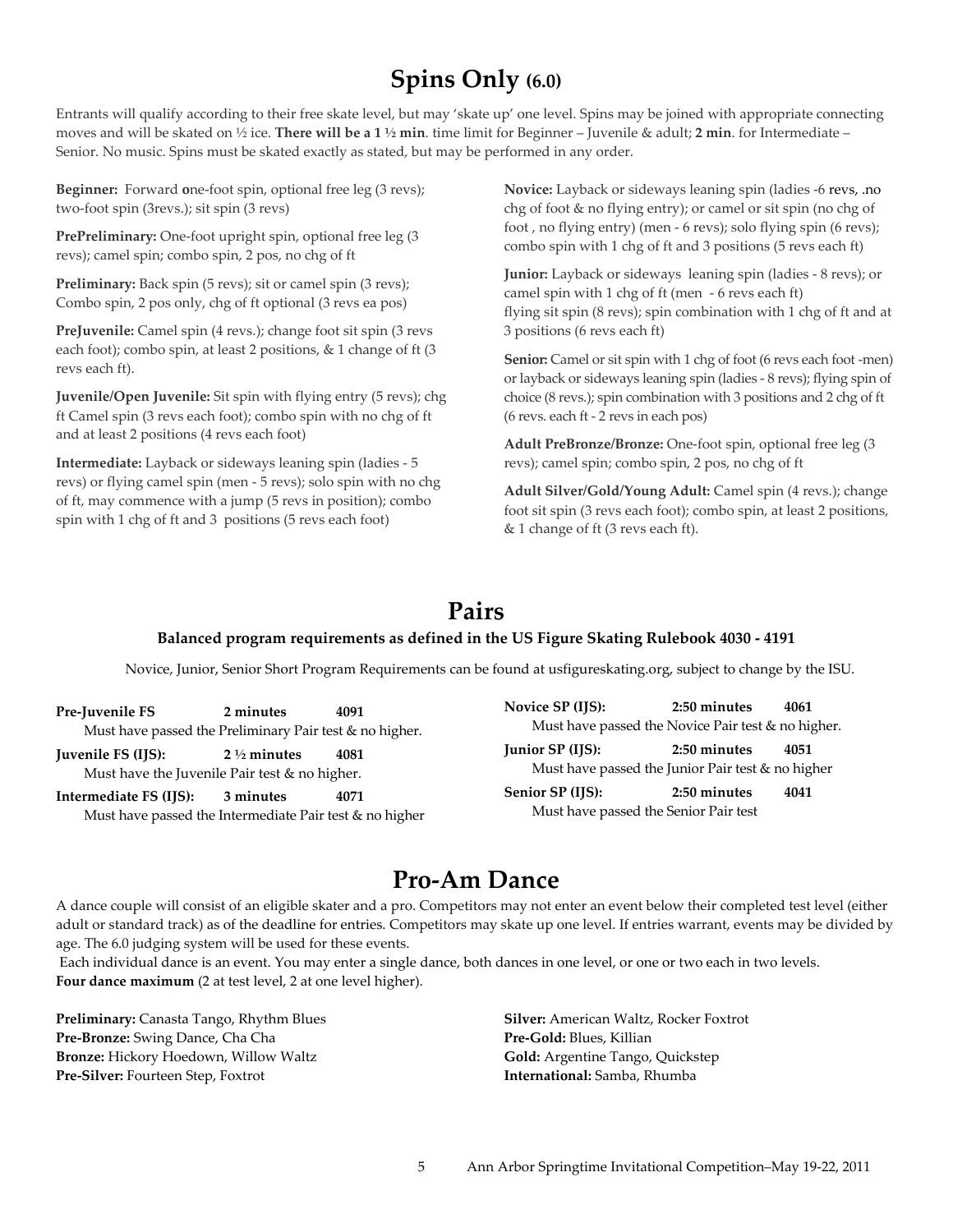# **Sunday Solo Dance\* and Solo Short Dance** (6.0)

Solo dance will be the number of patterns listed in the Rulebook and is open to men and ladies. The dances you wish to enter may be selected from those listed in the selected category. **Skaters may enter up to 4 of the listed dances.** Each dance will be awarded medals. Category awards will be presented based on points earned in PreBronze, Bronze, Silver and Gold levels, Adult Preliminary/PreSilver, Adult Silver/Gold. All test requirements are regular, solo, adult or masters tests. Skaters will be entered into the dances combined across the event levels (i.e. all Cha Chas will skate as one group). If enough entries are received to divide the dances into groups, they will be divided by category levels.

### **Events:**

**Pre-Bronze:** May have passed up to 2 PreBronze dances. *Dance events:* Dutch Waltz, Canasta Tango, Rhythm Blues; Cha-Cha, Fiesta Tango, Swing Dance.

**Bronze:** May have passed all Preliminary dances, but no higher than all Bronze dances. *Dances:* Swing Dance, Cha Cha, Fiesta Tango; Hickory Hoedown, Willow Waltz, Ten Fox; Fourteenstep, European Waltz, Foxtrot.

**Silver:** May have passed all Bronze dances, but no higher than all Silver dances. *Dances:* Fourteenstep, European Waltz, Foxtrot; American Waltz, Tango, Rocker Foxtrot; Kilian, Blues, Paso Doble, Starlight Waltz.

**Points will be accumulated for every solo dance as follows per event:** 

**Gold:** May have passed all Silver dances. *Dances:* Kilian, Blues, Paso Doble, Starlight Waltz; Viennese Waltz, Westminster Waltz, Quickstep, Argentine Tango; Rhumba, Cha Cha Congelado, Silver Samba.

**\*Adult – Preliminary/PreSilver:** May not have passed more than complete PreSilver dance. *Dance events:* Canasta Tango, Cha-Cha, Willow Waltz, Ten Fox, Fourteenstep, Rocker Foxtrot.

**\*Adult – Silver/Gold:** May have passed at least one Silver dances. *Dance events:* Foxtrot, American Waltz, Tango, Blues, Kilian, Quickstep.

*\*Adults may enter regular track solo dance events* 

| # of competitors                     | $2 - 4$ | $5+$   | $2 - 4$         | $5+$           | $2 - 4$         | $5+$            | $2 - 4$           | $5+$            |                 | $5+$             |
|--------------------------------------|---------|--------|-----------------|----------------|-----------------|-----------------|-------------------|-----------------|-----------------|------------------|
| Place                                | ⊿ St    | $A$ st | 2 <sub>nd</sub> | n <sub>0</sub> | 3 <sup>rd</sup> | 3 <sup>rd</sup> | $4^{\mathsf{rd}}$ | $4^{\text{th}}$ | 5 <sup>th</sup> | th⊸<br>ь         |
| <b>Preliminary Dances</b>            | 6       | 6.6    | 5               | 5.5            | 4               | 4.4             | 3                 | 3.3             | 2.2             | 1.1              |
| Pre-Bronze Dances                    |         | 7.7    | 6               | 6.6            | 5               | 5.5             | 4                 | 4.4             | 3.3             | $2.2\phantom{0}$ |
| <b>Bronze Dances</b>                 | 8       | 8.8    | ⇁               | 7.7            | 6               | 6.6             | 5                 | 5.5             | 4.4             | 3.3              |
| <b>Pre-Silver Dances</b>             | 9       | 9.9    | 8               | 8.8            |                 | 7.7             | 6                 | 6.6             | 5.5             | 4.4              |
| Silver Dances                        | 10      | 11     | 9               | 9.9            | 8               | 8.8             |                   | 7.7             | 6.6             | 5.5              |
| <b>Pre-Gold Dances</b>               | 11      | 12.1   | 10              | 11             | 9               | 9.9             | 8                 | 8.8             | 7.7             | 6.6              |
| Gold Dances                          | 12      | 13.2   | 11              | 12.1           | 10              | 11              | 9                 | 9.9             | 8.8             | 7.7              |
| Adult Preliminary, PreBronze, Bronze | 6       | 6.6    | 5               | 5.5            | 4               | 4.4             | 3                 | 3.3             | 2.2             | 1.1              |
| Adult PreSilver; Silver              |         | 7.7    | 6               | 6.6            | 5               | 5.5             | 4                 | 4.4             | 3.3             | 2.2              |
| Adult PreGold: Gold                  | 8       | 8.8    | ⇁               | 7.7            | 6               | 6.6             | 5                 | 5.5             | 4.4             | 3.3              |

\**This event is part of U.S. Figure Skating's National Solo Dance Series. If you are a registered member of the National Solo Dance Series and interested in participating in this competition as part of the Solo Dance Series, you will need to register using the Ann Arbor Solo Dance Series Entry form on page 14 as well as the Ann Arbor Springtime Competition Entry Form and Registration materials. For more information on the Solo Dance Series, please visi[t http://www.usfsa.org/Programs.asp?id=479](http://www.usfsa.org/Programs.asp?id=479) or contac[t apdougherty@sbcglobal.net](mailto:apdougherty@sbcglobal.net) o[r bglidewell@usfigureskating.org](mailto:bglidewell@usfigureskating.org)*

# **Solo Short Dance**

*Beginner SSD:* **2 min. +/–10 sec** Pattern Dance is Canasta Tango. May have passed up to complete PreBronze dances. Low SSD: **2 min.**  $+/-10$  sec Pattern Dance is Tango. May have passed up to complete PreSilver dances. *High SSD:* **2:10 min. +/–10 sec** Pattern Dance is Argentine Tango. Must have passed one Silver dance or higher.

#### **Regulations for Solo Short Dance:**

Similar general rules to the Short Dance for couples as applicable to a solo dancer, except for lifts and couple spin: See Rule 4260. See any communications from US Figure Skating regarding the Short Dance. Vocals OK.

**Special modifications for solo skaters are as follows:** The dance must include 1 sequence of the specified pattern dance which may be inserted any place within the entire dance starting with step #1 skated toward the side of the judges. The remainder of the dance is creative but must include the following elements: 1 set of twizzles not within the step sequence, 1 spin of any type, 1 step sequence straight line or circular using full ice. Steps, turns, and edges that are particular to ice dancing should be included. The entire dance should reflect the character of the rhythm of the chosen pattern dance only. The music shall have the same range of tempo as listed in the rule book for the pattern dance. For the creative part the music must be in the same rhythm but may be a different tune.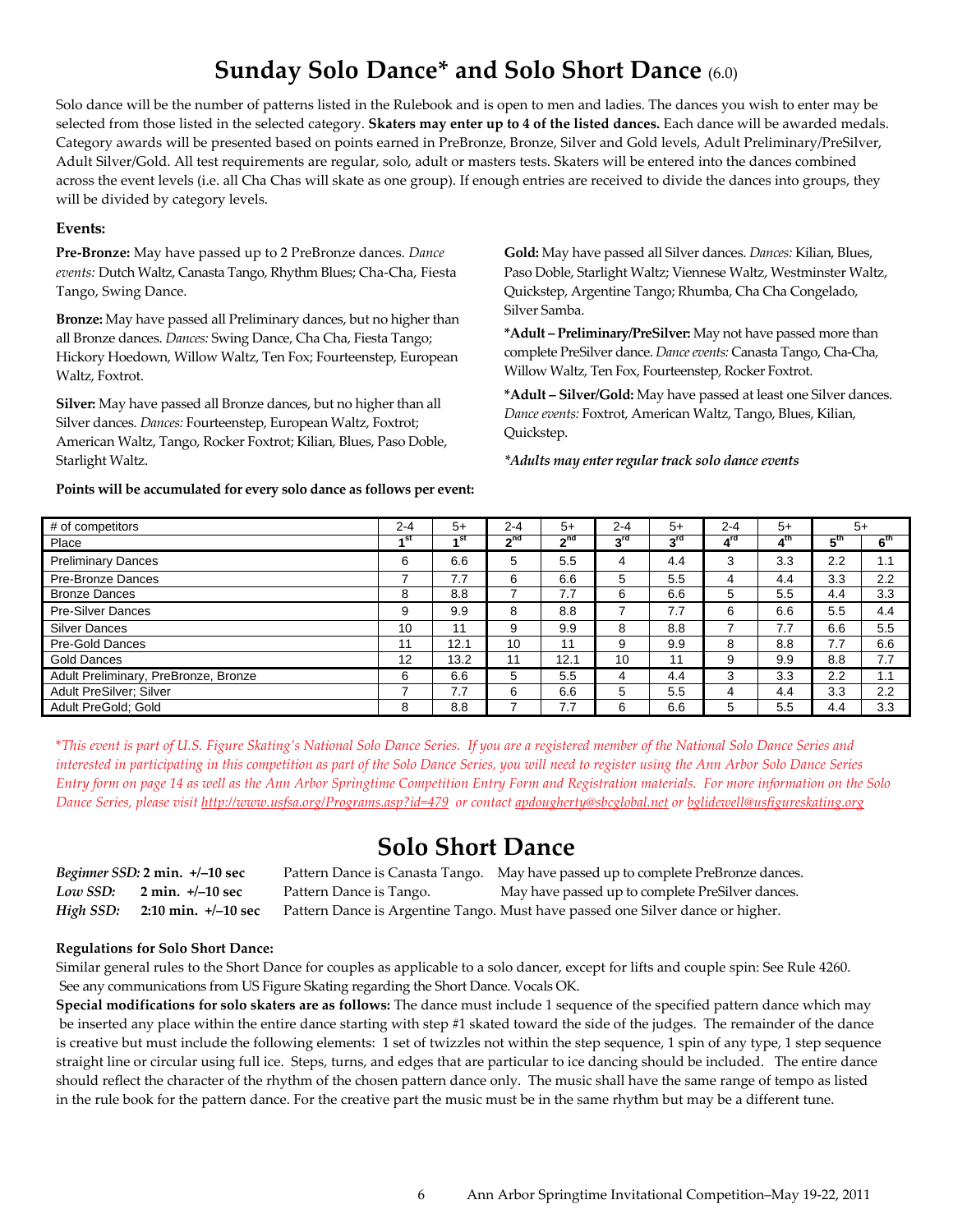# **Couple Pattern (Compulsory) Dance**

*Skaters may compete at two levels of dance. Dances for 2011-2012 season. \*\*2 dances will be skated — Dance with \* and one to be drawn from the remaining dances listed. Each couple will provide their own music for the asterisked dance. Chosen music may be +/-2 beats from the tempo as stated in the dance description. May include vocals. Final dance will break a tie.* 

**Preliminary:** For beginning couple dancers. *Dances* Rhythm Blues and Canasta Tango

**Pre-Juvenile:** Both must have passed 2 Preliminary dance tests but no higher than the Pre-Bronze Dance test. *Dances:* Rhythm Blues and Fiesta Tango

- **\*\*Juvenile:** Both must have passed the Preliminary Dance test. *Dances:* \*Fourteenstep. Hickory Hoedown, Ten Fox
- **\*\*Intermediate:** Both must have passed the Bronze Dance test. *Dances:* \*Tango, American Waltz, Foxtrot
- **\*\*Novice:** Both must have passed at least one Silver dance test. *Dances:* \*Argentine Tango, Kilian, Paso Doble

# **Showcase**

Performances will be judged from an entertainment standpoint, for theatrical and artistic qualities. Technical skating skills and difficulty will not be rewarded as such; however, skating must be the major element of the performance and be of sufficient quality to support the selected theatrical elements. Unintended falls, poorly executed skating elements and obvious losses of control will reduce contestant's mark. Theatrical elements evaluated will include energy, poise, acting, pantomime, eye contact, choreography, form/extension and the use of props and ice. One mark will be given by each judge for each performance. No technical skating mark will be used. May use hand-held props or those skater can get on and off ice without assistance.

# **National Showcase 2011: A Competition in Theatrical Skating**

Singles competitors who place 1st through 4th in a singles artistic event may qualify for National Showcase 2011. Eligible skaters will have placed 1st through 4th as previously described and will have passed the Preliminary Free Skating test and above OR completed requirements for Adult Interpretive Free Skating and above. Duets and Ensembles need not qualify by placement for National Showcase. Please contact Melissa Bowman (email patinage\_tx@verizon.net, phone 972-208-2852), Vice Chair for National Showcase.

Skaters may skate up 1 level. Entrants will qualify according to their freeskating level. Skaters may enter based their dance level if higher than their freeskating level. The appropriate dance levels are noted below. For National Showcase qualification, skaters must enter by free skate level.

# **Events:**

- 1. **Dramatic Entertainment:** a serious emotional artistic interpretation. Theme of skater's choice. Vocal music permitted.
- 2. **Light Entertainment:** any performance not serious enough to be considered dramatic. Theme of skater's choice. Vocal music permitted.
- 3. **Duet:** Theme of skaters' choice. Vocal music permitted. Test level according to highest level skater.

# \*\***No age limits on the standard Intermediate and above Showcase levels for this competition\*\***

**\*\*Beginner through Juvenile – under 18\*\***

**Beginner Showcase Program**  Max 1minute. No Axels or double jumps.

# **Pre-Preliminary Showcase Program**

Skaters with Preliminary Dances may enter. Duration: Max 1:40 min. No Axels or double jumps.

# **Preliminary Showcase Program**

Skaters with PreBronze Dances may enter. Duration: Max 1:40 min. No Axels or double jumps.

# **PreJuvenile Showcase Program**

Skaters with Bronze Dances may enter. Duration: Max 1:40 min. No Axels or double jumps.

# **Juvenile Showcase Program**

Skaters with PreSilver Dances may enter. Duration: Max 2:10 min. No double jumps.

# **Intermediate Showcase Program**

Skaters with PreSilver Dances may enter. Duration: Max 2:10 min. No double jumps. **Novice Showcase Program** Skaters with Silver Dances may enter. Duration: Max 2:10 min. No double jumps.

# **Junior Showcase Program**

Skaters with PreGold Dances may enter. Duration: Max 2:40 min. Double jumps allowed.

## **Senior Showcase Program** Skaters with Gold Dances may enter.

Duration: Max 2:40 min. Double jumps allowed.

**\*Young Adults (18-21) Showcase Program** Maximum of Intermediate Free Skate Test or Silver Dance. Duration: Max 2:10 min. No double jumps.

# **\*Adult Showcase Program**

No higher than complete PreSilver Dance or Adult Silver FS. Duration: Max 1:40 min. No double jumps.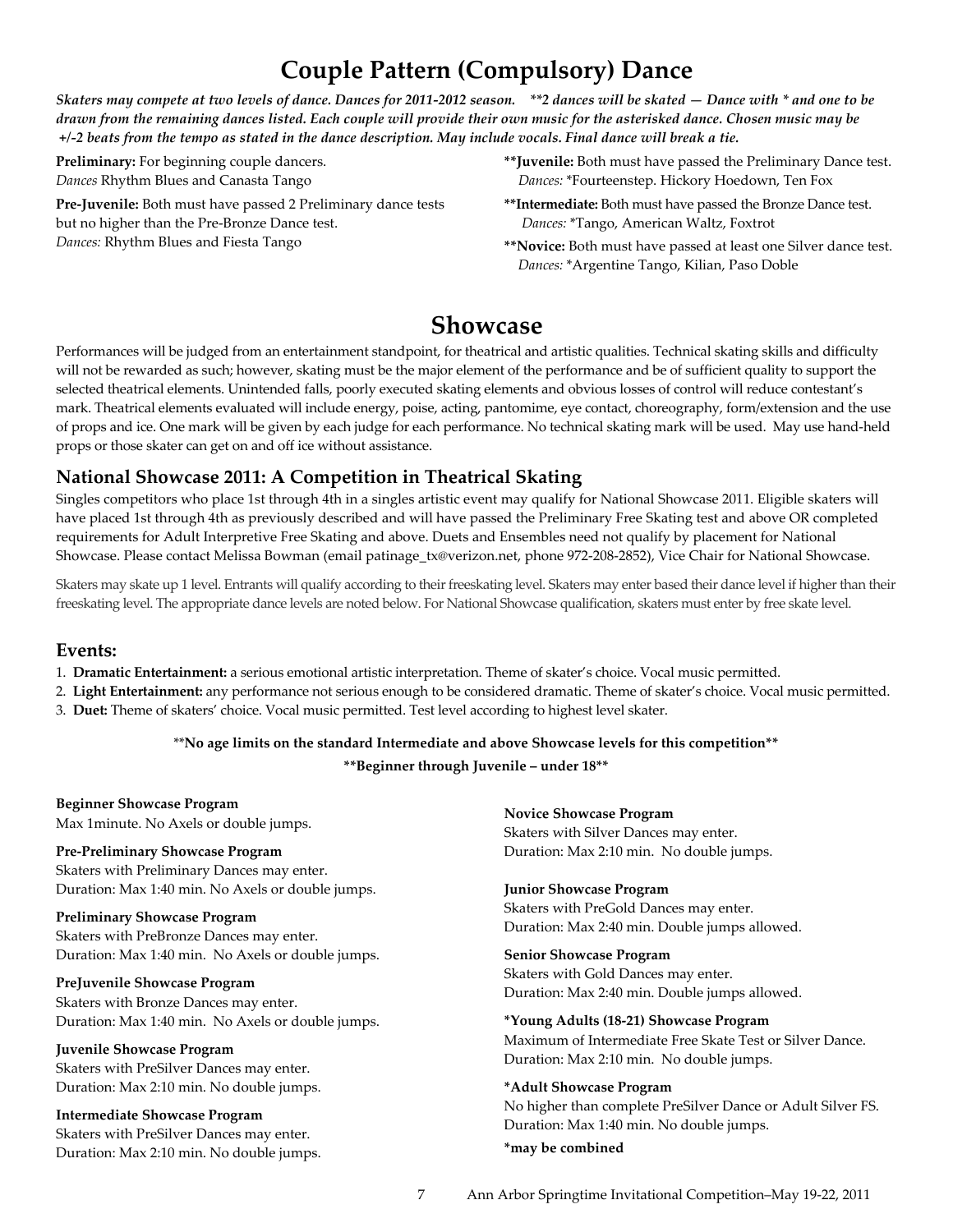# **Entry Form page 1**

# **27th Annual Ann Arbor Springtime Competition — May 19-22, 2011**

**DO NOT USE THIS FORM FOR ONLINE ENTRY, AND SAVE \$10**

**Form must be completely filled in before it can be processed.** 

*Read carefully, talk to your coach, and fill in legibly. If you enter the wrong event and need to change itfor any reason other than our error, you will be assessed a \$20 change fee.*

| <b>First Name:</b> |                     | <b>Last Name:</b> |  |                      |                | USFSA/SkateCan#:<br>(\$10 fee if left blank)            |        |        |                                                                        |
|--------------------|---------------------|-------------------|--|----------------------|----------------|---------------------------------------------------------|--------|--------|------------------------------------------------------------------------|
| Address:           |                     |                   |  | City:                |                |                                                         |        | State: | Zip:                                                                   |
| Date of Birth:     | Age:                | Sex:              |  | Female $\Box$        | Male $\square$ | Partner's Name:<br>(Pairs/Couples Dance//Showcase Duet) |        |        |                                                                        |
| Day Phone:         | <b>Night Phone:</b> |                   |  | Cell Phone:          |                |                                                         | Email: |        |                                                                        |
| Home Club:         |                     |                   |  | <b>Coach's Name:</b> |                |                                                         |        |        | Have you previously competed at<br>AA Springtime? Yes $\Box$ No $\Box$ |

| <b>Highest Test Passed:</b> | Check if NO standard level tests passed $\Box$ | <b>Basic Badge Level</b> |  |  |
|-----------------------------|------------------------------------------------|--------------------------|--|--|
| l Free Skate:               | Pair:                                          | <b>Dance:</b>            |  |  |
| Date Passed (mo/yr):        | Date Passed:                                   | Date Passed:             |  |  |

*Forms with incomplete or illegible information, missing signatures, missing pages, will be assessed a \$10 charge—payable at registration.*

# **Coach's Certification and Information**

I have read this entry form and certify that it is complete and that the competitor is eligible to enter the specified events:

| <b>Coach's Name:</b> |              |                | [ ] yes | <b>Registered Coach of USFSA?</b><br>$[]$ no |      |
|----------------------|--------------|----------------|---------|----------------------------------------------|------|
| USFSA#               |              | Skate Canada # |         |                                              |      |
| Signature:           |              | Email:         |         |                                              |      |
| Cell Phone #:        | Day Phone #: |                |         | <b>Evening Phone #:</b>                      |      |
| Address:             | City:        |                |         | State:                                       | Zip: |

**Check List:**

## **Please enter online at [www.sk8stuff.com](http://www.sk8stuff.com/)**

- □ Print and Send online voucher and check only.
- **PPC**, submitted online at [www.usfsaonline.org](http://www.usfsaonline.org/) (IJS events only)

## **Paper Entry Form accepted with \$10 fee**

- Entry Form *including* US Figure Skating number
- Check, payable to **AAFSC**
- **Q** Certification page, signed by:
- Athlete; Parent/Guardian; Coach (paper form only)
- □ Practice Ice payment & form
- *Fees— Includes DVD of each event:*
- **\$95 first IJS singles event**
- **\$95 first IJS singles event**
- **\$50** each singles additional IJS event
- **\$85 first 6.0 event (free skating or solo dance or ProAm dance)**
- **\$40** second 6.0 event ; **\$25** third 6.0 event
- **\$15 fourth or more event (must be a 6.0)**
- **\$100** pairs or couples dance (except ProAm) event
- (\$50 per skater)
- **\*\*\$20** Final Round (paid at registration after qualifying)

# *Spaces limited —* **DEADLINE for postmark/online entry: March 31, 2011 MAIL online voucher or forms and check TO: Ann Dougherty, 6 Northwick Ct., Ann Arbor, MI 48105**

*Spaces are limited within levels: first received — first entered. Mail early*

8 Ann Arbor Springtime Invitational Competition–May 19-22, 2011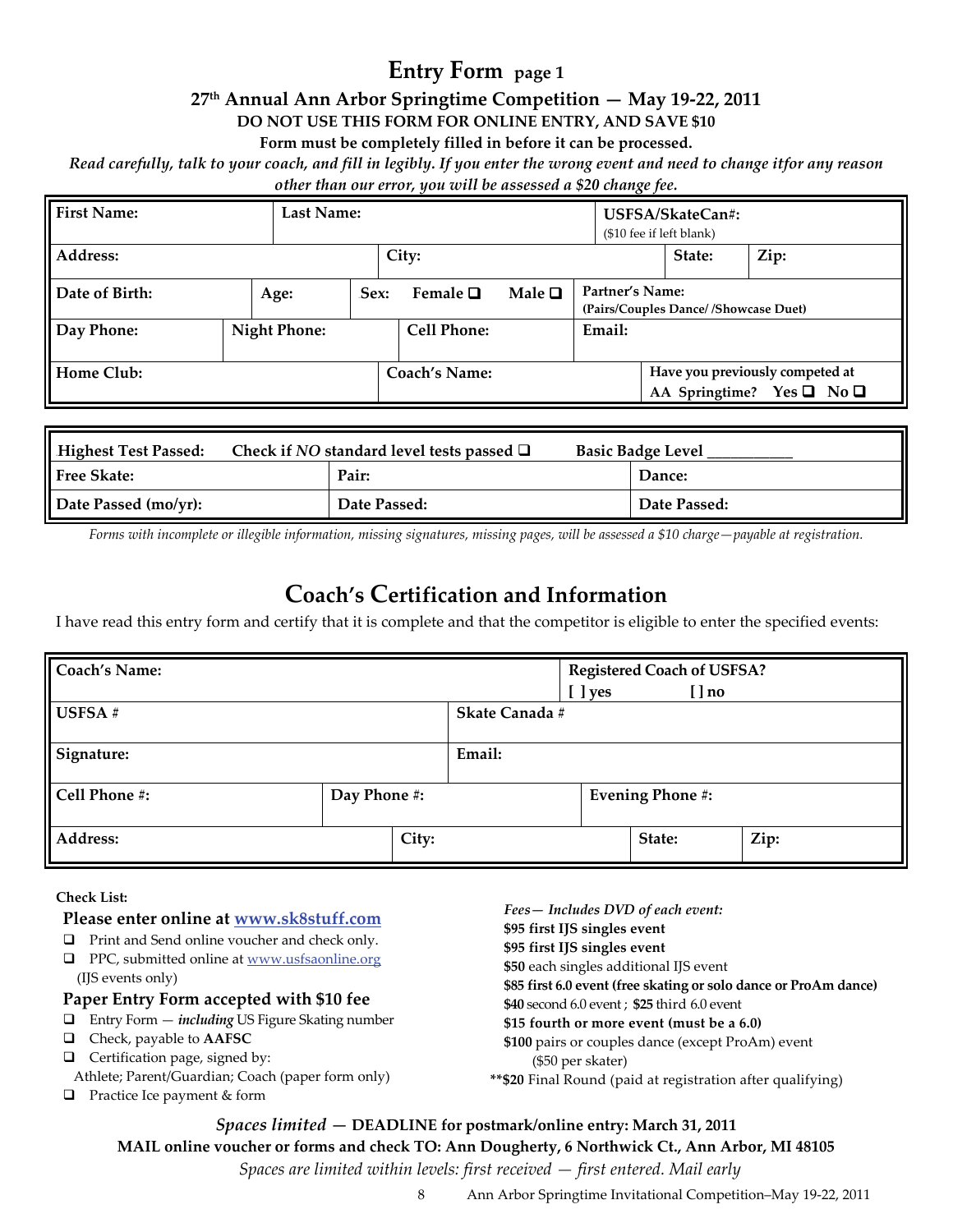# **Entry Form page 2 27th Annual Ann Arbor Springtime Competition — May 19-22, 2011**

| First Name: | Last Name: | /SkateCan#:<br>ЭAГ.<br>. эг |
|-------------|------------|-----------------------------|
|             |            | ) fee if left blank`        |

**Please check off event(s) entered. One entry form may be used for all events entered***. Each member of a pair/dance team must fill out a separate entry form. •• Final Round for Juvenile through Senior IJS Free Skating Only ••* 

#### **Senior**

[ ] Short Program IJS\* [ ] Free Skate IJS\* [ ] Free Skate TT [ ] Pairs SP IJS\* [ ] Jumps [ ] Spins [ ] Showcase – Ent [ ] Showcase – Art [ ] Duet

## **Junior**

- [ ] Short Program IJS\* [ ] Free Skate IJS\* [ ] Free Skate TT [ ] Pairs SP IJS\* [ ] Jumps [ ] Spins [ ] Showcase – Ent [ ] Showcase – Art [ ] Duet **Novice**
- [ ] Short Program IJS\* [ ] Free Skate IJS\* [ ] Free Skate TT [ ] Pairs SP IJS\* [ ] Couple Dance [ ] Jumps [ ] Spins [ ] Showcase – Ent [ ] Showcase – Art

[ ] Duet

**[ ] PreBronze** [ ] *Dutch Waltz \*NSD* [ ] *CanastaTango \*NSD* [ ] Rhythm Blues [ ] *Cha-Cha \*NSD* [ ] Fiesta Tango [ ] *Swing Dance \*NSD*

[ ] Free Skate IJS\* [ ] Free Skate TT [ ] Pairs IJS\* [ ] Couple Dance [ ] Jumps [ ] Spins [ ] Showcase – Ent [ ] Showcase – Art [ ] Duet **Juvenile**

**Intermediate** [ ] Short Program IJS\*

[ ] Short Program IJS\* [ ] Free Skate IJS\* [ ] Free Skate TT [ ] Pairs IJS\* [ ] Couple Dance [ ] Jumps [ ] Spins [ ] Showcase – Ent [ ] Showcase – Art [ ] Duet

#### **Open Juvenile**

- [ ] Short Program [ ] Free Skate
- [ ] Jumps [ ] Spins [ ] Duet

**Solo Dance – Enter up to 4 dances in one selected Category**

**[ ] Bronze** [ ] Cha-Cha [ ] Fiesta Tango [ ] Swing Dance [ ] *Hickory Hoedown \*NSD* [ ] Willow Waltz [ ] *Ten Fox \*NSD* [ ] *Fourteenstep \*NSD* [ ] *European Waltz\*NSD*

*\*IJS events need PPCS form submitted online by May 8*

> **[ ] Silver** [ ] Fourteenstep [ ] European Waltz [ ] Foxtrot

[ ] Tango

[ ] *American Waltz\*NSD*

[ ] *Rocker Foxtrot\*NSD* [ ] *Kilian \*NSD* [ ] *Blues \*NSD* [ ] Paso Doble [ ] Starlight Waltz

**Pre Juvenile** [ ] Compulsory [ ] Free Skate [ ] Free Skate TT [ ] Pairs [ ] Couple Dance [ ] Jumps [ ] Spins [ ] Showcase – Ent [ ] Showcase – Art [ ] Duet

### **Preliminary**

[ ] Compulsory [ ] Free Skate [ ] Free Skate TT [ ] Couple Dance [ ] Jumps [ ] Spins [ ] Showcase – Ent [ ] Showcase – Art [ ] Duet

## **Preliminary Ltd**

[ ] Free Skate

## **Pre-Preliminary**

[ ] Compulsory [ ] Free Skate [ ] Free Skate TT [ ] Jumps [ ] Spins [ ] Showcase – Ent [ ] Showcase –Art [ ] Duet

> **[ ] Gold** [ ] Kilian [ ] Blues [ ] Paso Doble [ ] Starlight Waltz [ ] Viennese Waltz [ ] Westminster Waltz [ ] *Quickstep \*NSD* [ ] *Argentine \*NSD* [ ] Rhumba [ ] Cha Cha Congela. [ ] Silver Samba

**Beginner**  [ ] Free Skate TT [ ] Jumps [ ] Spins [ ] Showcase – Ent [ ] Showcase – Art [ ] Duet

#### **High Beginner**

[ ] Compulsory [ ] Free Skate

## **Low Beginner**

[ ] Compulsory [ ] Free Skate

#### **Limited Beginner** [ ] Free Skate TT

**Basic Beginner** [ ] Compulsory

## **Adult**

[ ] Showcase – Ent [ ] Showcase – Art [ ] Duet

# **Adult Gold**

[ ] Compulsory [ ] Free Skate [ ] Jumps [ ] Spins

*(TT= Test Track event)*

## **[ ] Adult PreBronze**

[ ] Canasta Tango [ ] Cha-Cha [ ] Willow Waltz [ ] Ten Fox [ ] Fourteenstep [ ] Rocker Foxtrot

# **[ ] Adult Silver & Up**

[ ] Foxtrot

**Adult Silver** [ ] Compulsory [ ] Free Skate [ ] Jumps [ ] Spins

**Adult Bronze** [ ] Compulsory [ ] Free Skate [ ] Jumps [ ] Spins

**Adult PreBronze** [ ] Compulsory [ ] Free Skate [ ] Jumps [ ] Spins

**Young Adult** [ ] Free Skate [ ] Compulsory [ ] Jumps [ ] Spins

[ ] Showcase – Ent [ ] Showcase – Art

[ ] Duet

- [ ] American Waltz
- [ ] Tango
- [ ] Blues
- [ ] Kilian [ ] Quickstep

# **Solo Short Dance – [ ] Beginner [ ] Low [ ] High**

[ ] Foxtrot

*\*\*NSD indicates the solo dances that will be counted as part of the National Solo Dance Series, refer to page 14 for more information\*\**

*Spaces are limited within levels: first received — first entered. Mail early —* DEADLINE for postmark/online entry: March 31, 2011 **MAIL TO: Ann Dougherty, 6 Northwick Ct., Ann Arbor, MI 48105**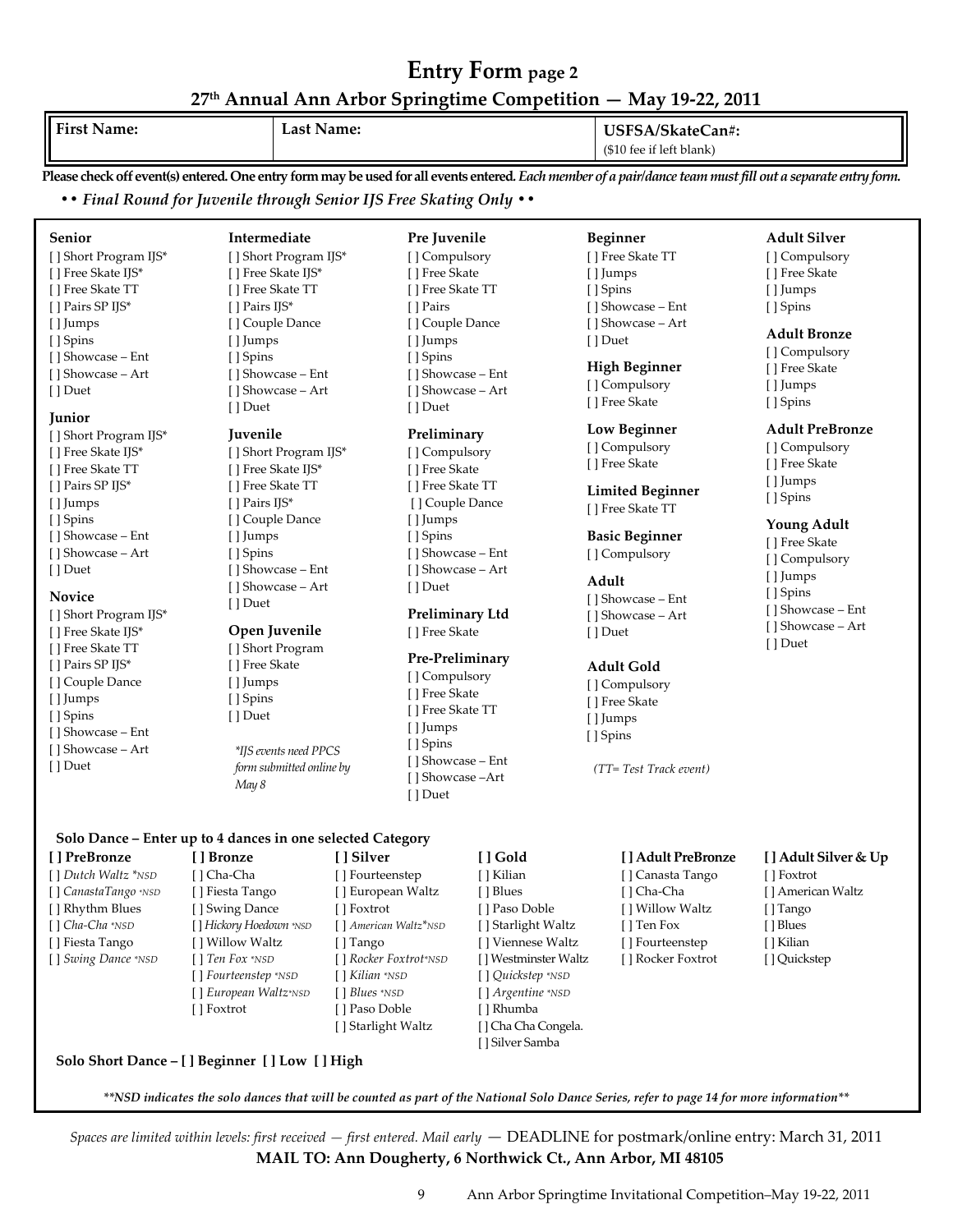# **Entry Form page 3– Pro Am Dance 27th Annual Ann Arbor Springtime Competition — May 19-22, 2011**

| <b>First Name:</b> | Last Name: | USFSA/SkateCan#:         |
|--------------------|------------|--------------------------|
|                    |            | (\$10 fee if left blank) |

# **Pro-Am Dance Partner:**

### **Please check off event(s) entered.**

Each individual dance is an event. You may enter a single dance, both dances in one level, or one or two each in two levels. Four dance maximum (2 at test level, 2 at one level higher).

| Preliminary:     | Bronze:             | Silver:           | Gold:              |
|------------------|---------------------|-------------------|--------------------|
| [] Canasta Tango | [ ] Hickory Hoedown | [] American Waltz | [] Argentine Tango |
| [ ] Rhythm Blues | I Willow Waltz      | [] Rocker Foxtrot | [] Quickstep       |
| Pre-Bronze:      | Pre-Silver:         | Pre-Gold:         | International:     |
| [] Swing Dance   | [] Fourteenstep     | [ ] Blues         | [ ] Samba          |
| I 1 Cha Cha      | [] Foxtrot          | [ ] Killian       | [ ] Rhumba         |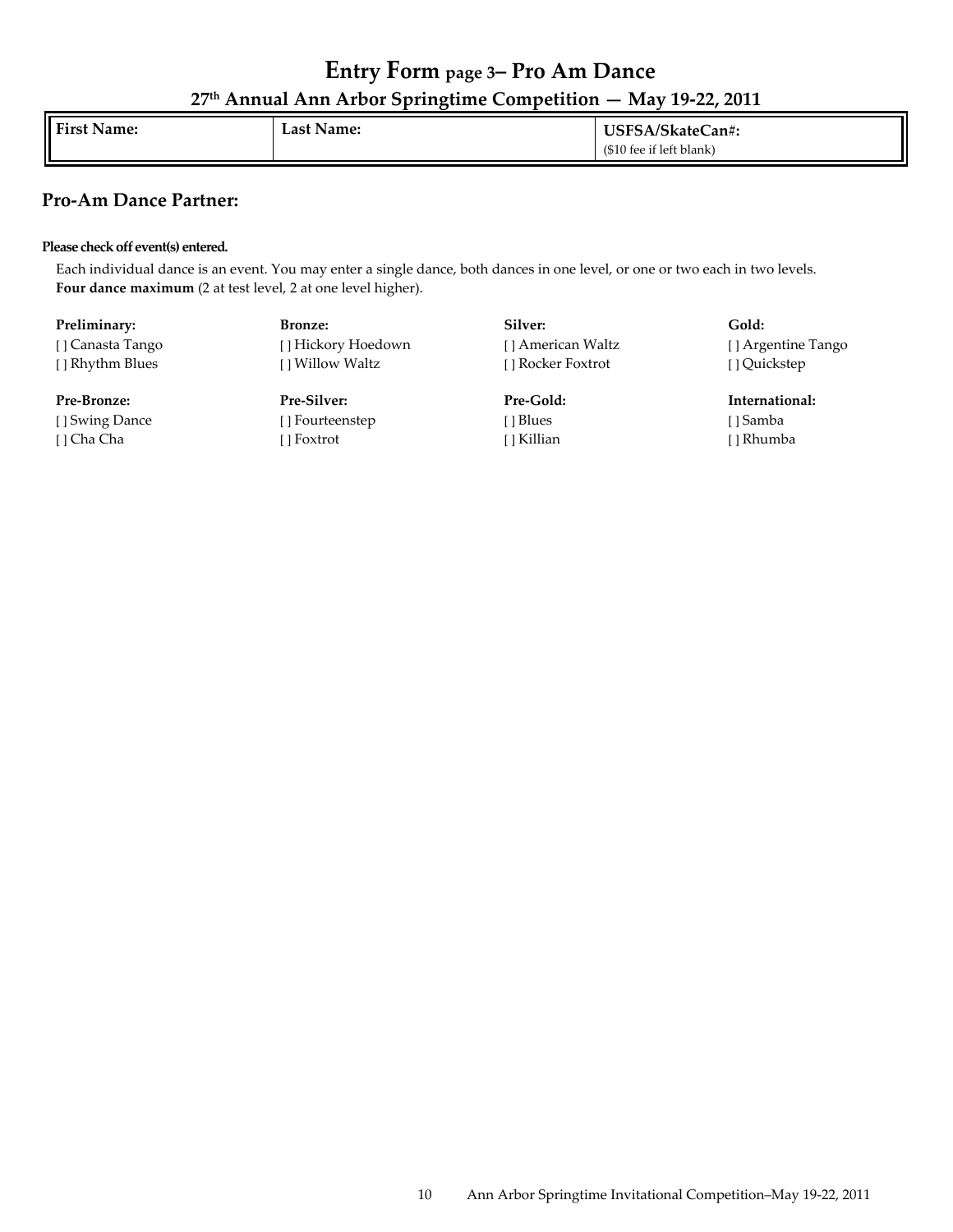# **Entry Form**

 $27<sup>th</sup>$  Annual Ann Arbor Springtime Competition  $-$  May 19-22, 2011 Form must be completely filled in before it can be processed This form is NOT necessary for online entries.

# **Certification by Athlete and Parent/Guardian and Authorization for Emergency Medical Treatment**

*Athlete:* I agree to conduct myself, both on and off the ice, in a manner that will reflect favorable upon this competition and upon the sport of figure skating, and that is consistent with the high standards of the sport. I agree to respect the person and property of others, and in the event I cause injury, damage, or loss to another or to the property of another, I hereby indemnify US Figure Skating, the local Competition Committee, the Ann Arbor Figure Skating Club, and their officers, directors, members, committees, representatives, employees and agents, and agree to hold them harmless against any and all claims that another person may have or which may arise out of such injury, damage or loss, together with any reasonable costs and attorney's fees that may be incurred as result of any such claims, whether valid or not.

*Athlete/Parent/Guardian:* I understand that US Figure Skating and the Ann Arbor Figure Skating Club or organizers of this competition undertake no responsibility for damages or injuries, or loss of property suffered by the competitors. As a condition of and in consideration of the acceptance of their entries or participation therein, all entrants, their parents and guardians and officials shall be deemed to agree to assume all risks of injury to their person and property resulting from, caused by or connected with, the conduct and management of the competition, and to waive and release any and all claims which they may have against any officials, US Figure Skating, organizers of the competition, the Ann Arbor Figure Skating Club and its officers, and their entries shall be accepted only on such condition (see rule 3222).

In the event (I)(parent if athlete is under 18 years of age) or (my son/daughter) am unavailable, I hereby give permission for any emergency medical treatment and further authorize and consent to the release of any pertinent medical information and records regarding the treatment, diagnosis, and/or examination of (myself) (my son/daughter) to the medical committee of the competition for which I am entered by the physician representative of the medical committee of the sanctioned competition in which (I) (my son/daughter) is entered.

| <b>Athlete's Signature</b>                                | Date |  |
|-----------------------------------------------------------|------|--|
| Parent/Guardian's Signature: (If Athlete is under age 18) | Date |  |

*Spaces limited —* **DEADLINE for postmark/online entry: March 31, 2011 MAIL TO: Ann Dougherty, 6 Northwick Ct., Ann Arbor, MI 48105**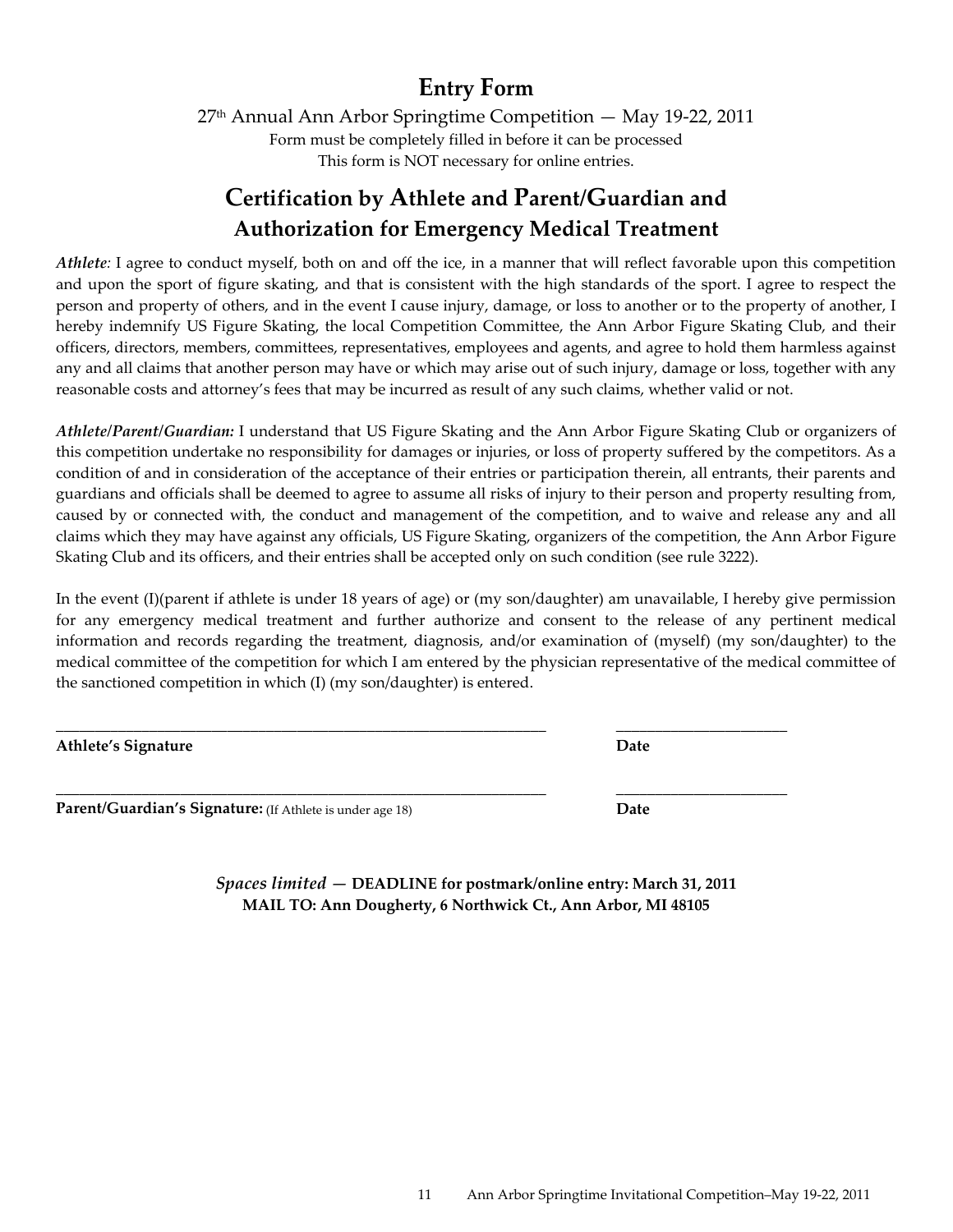# **2011 Ann Arbor Springtime Invitational Practice Ice Information**

Practice ice for the Ann Arbor Springtime Competition may be reserved online as part of entering the competition online at www.sk8stuff.com, or may be purchased at the practice ice desk during the competition. If you pre-pay for sessions and fail to reserve them online, your pre-payment may be applied towards sessions purchased at the registration desk during the competition.

A schedule of practice sessions will be published online when the competition schedule is published. To ensure a fair chance for everyone, online capability for those sessions will be turned on at a time/date which will be published when the schedules are published. This turn-on time will be early evening at least 24 hours after the publication of the schedules. Online reservation capability will be turned off at 6:00 pm on the day prior to the first scheduled practice session.

# **To reserve your sessions online, you will log-on using a link which will be published on www.sk8stuff.com. You will need to use your name and a PIN number which will be provided to you by email once your payment is received. Please make note of your PIN for future use.**

All sessions are 30 minutes in duration and the cost is \$15 per session. There is no refund for prepaid sessions, even if not used.

Sessions will be available Wednesday evening, through Sunday afternoon and will be designated by level and discipline (FS, Dance, Pairs). You may only reserve sessions appropriate to your entry.

Checks should be made out to 'Ann Arbor FSC'. **You must include a valid (and legible) email address so that we may send you your private PIN code**. Do not share your PIN with anyone else (neither Ann Arbor FSC nor sk8stuff.com are responsible for reservation changes made online by unauthorized users). Practice ice pre-payments are not refundable.

Please direct practice ice questions to Luci Hochrein at 734-222-5285 or [hochrein@umich.edu.](mailto:hochrein@umich.edu)

Return the bottom portion with payment included with your entry. *If you have entered online, and reserved your PI sessions there, you do not need to return this form. The information is already included in the online voucher. Please mail the voucher and check to address below.* 

**PI Request. Send with paper entry payment: Ann Dougherty, 6 Northwick Ct., Ann Arbor, MI 48105**

| Skater's Name        | $\mathrm{USFSA}/\mathrm{State\,Can}^{\#}$ | Level |
|----------------------|-------------------------------------------|-------|
| Number of sessions   | $\omega$ \$15.00 =                        | owed  |
| Parent/Guardian Name |                                           |       |
| Email                | Phone                                     |       |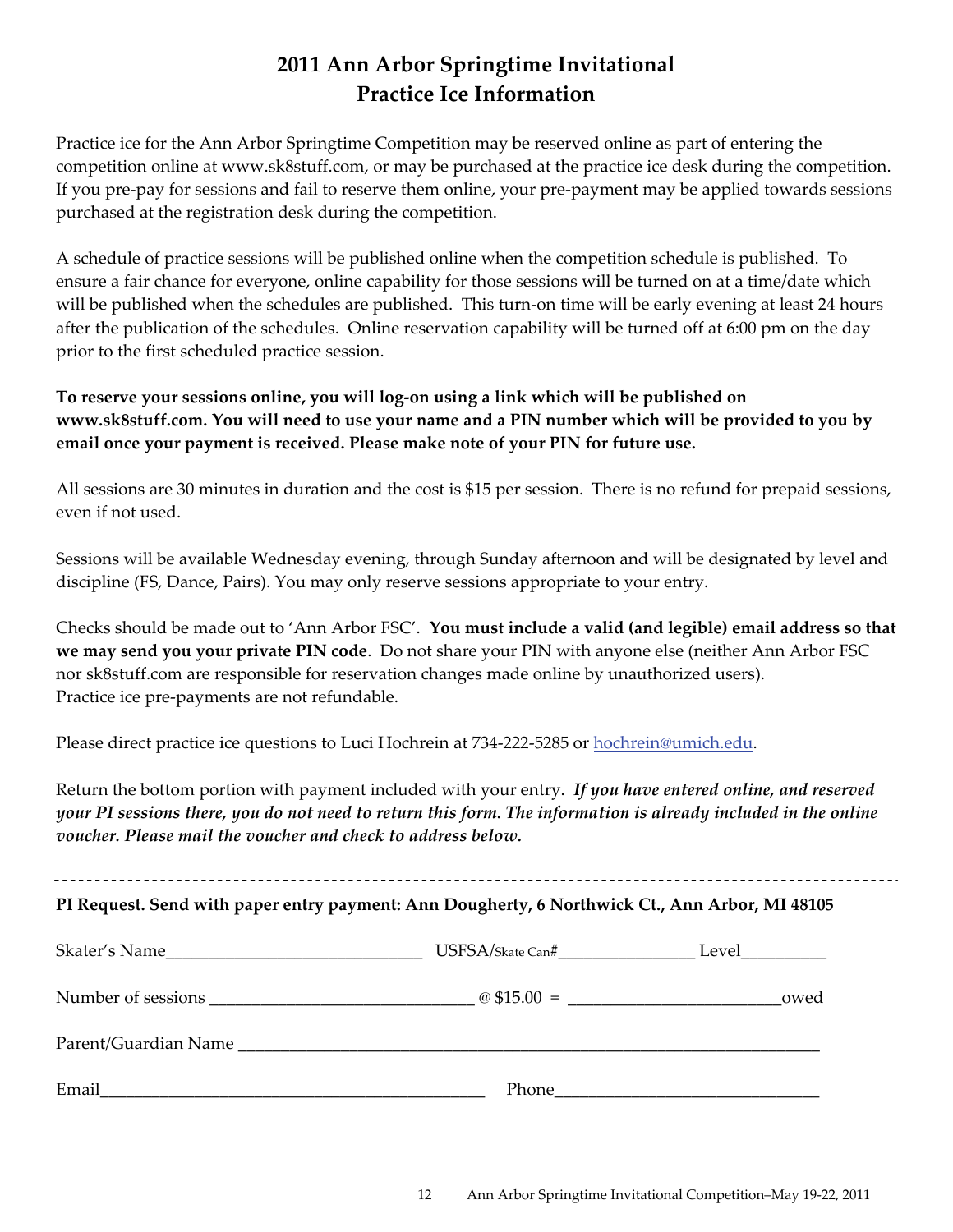# **Lodging and Transportation for the Ann Arbor Springtime Invitational Competition**

There are over 30 hotels and/or motels within a 15-mile range of the Ice Cube (I-94; Exit 175). Rooms have been blocked at a number of them. You must indicate your affiliation with the Ann Arbor Figure Skating Club, or figure skating to get these rooms. Block rooms will be released a month before the competition; make your reservations before April 10.

For additional information call the Ann Arbor Convention and Visitors Bureau at (800) 888-9487or visit their Web site at **[www.annarbor.org](http://www.annarbor.org/)**

# **HOTELS: Please tell the reservation clerk you are with the Ann Arbor Springtime Invitational Figure Skating at the Ice Cube**

**Courtyard by Marriott - \$99/night Weber's Inn - \$94-\$114/night** (734)995-5900 (734)769-3237

**Fairfield Inn - \$79/night Residence Inn - \$99/night** (734)995-5200 (734)996-5666

**Four Points By Sheraton - \$99/night Red Roof Inn - \$59/night** (734)996-0600 (734)665-3500

**Comfort Inn - \$85/nights Holiday Inn Express – \$95/night** 3501 South State Street, Ann Arbor, 48108 600 Hilton Blvd, Ann Arbor, 48104 (734)761-8838 (734)761-2929

**Kensington Court - \$95/night Hampton Inn South - \$89/night** 610 Hilton Blvd, Ann Arbor, 48104 925 Victors Way, Ann Arbor, (734)761-7800 (734)665-5000

3205 Boardwalk, Ann Arbor, 48108 3050 Jackson Road, Ann Arbor, 48103

3285 Boardwalk, Ann Arbor, 48108 800 Victors Way, Ann Arbor, 48108

3200 Boardwalk, Ann Arbor, 48108 3505 South State Street, Ann Arbor, 48108